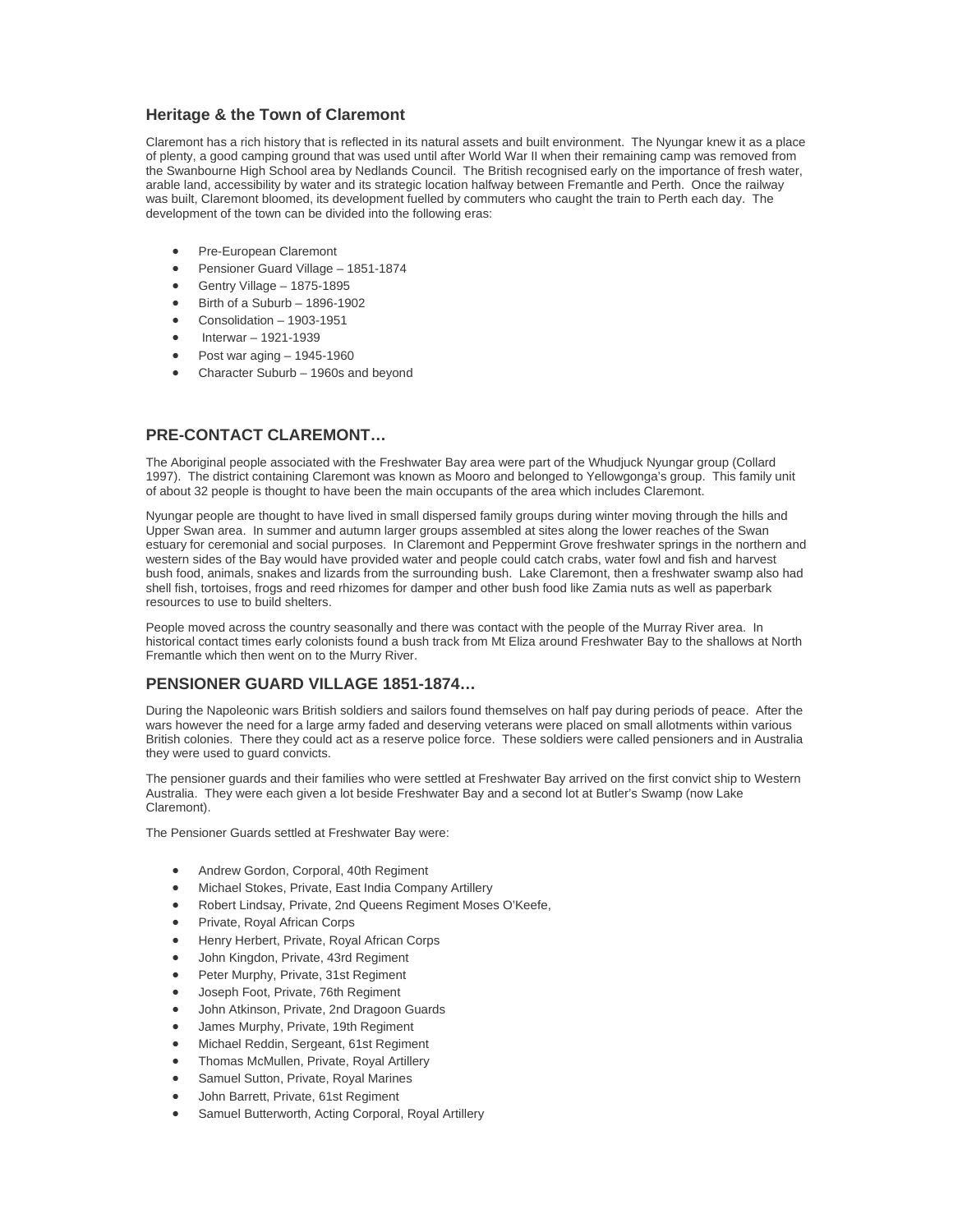- Thomas Bandy, Private, 98th Regiment
- James Rourke, Private, 27th Regiment
- Charles Clark, Private, 40th Regiment
- William Finlay, Private, 97th Regiment

Source: Claremont A History. Bolton & Gregory 1999.

The early colonists farmed wetlands like Butler's Swamp, planting them as the water levels dropped in spring and harvesting before the high water levels of winter. The soldiers however, were not farmers, only four had worked on farms, three had been general labourers, two had been porters and the others had been respectively a groom, cook, tailor, painter, shoemaker, clerk and teacher.

They faced the situation of having to live while clearing, planting and learning how to farm but their tiny settlement was too far from Perth and Fremantle for them to walk to any place of employment.

They were forced to work away from home or to send their wives into town to work as washerwomen while they stayed and cleared the blocks. Yet most persevered and eleven of the original nineteen stayed long enough to win the freehold of their properties granted after seven years.

 Five sold up after a few more years and settled elsewhere leaving six original families, joined by four more, who formed the divided nucleus of a village spread between the fringes of Butler's Swamp and the shores of Freshwater Bay.

In September 1853 a convict depot was established at Freshwater Bay on land adjacent to the northern side of the Perth to Fremantle track.

The depot consisted of five wooden buildings and a well. Between 1855 and 1857 it was used as an invalid depot for ticket of leave men and was then re-established as a convict depot. In 1862 a stone building to house 40 men and a stone warder's cottage replaced at least two of the wooden buildings; they may have replaced all but the cookhouse.

These new buildings were on the southern side of the new alignment of the Perth to Fremantle track.

The convicts worked on building and maintaining the Perth to Fremantle road all through the 1850s, 1860s and 1870s. They also quarried the stone for the small school built in 1861 on the shores of Freshwater Bay for the children of the settlement.

The convicts at the depot were reported to be generally well behaved, not requiring armed guards to prevent escape or enforce road work.

Their work on the road enabled a regular mail service to go by road rather then by river. A mailman would set off from both Perth and Fremantle and meet at the Halfway Tree in Claremont, a huge old Tuart that could be seen for two kilometres.

This tree sadly met its fate at the hands of officialdom in the 1920s by being pruned so severely to make room for the Perth Tramline cables that it died.

#### **THE GENTRY VILLAGE 1875-1895…**

Several large locations were taken up by speculators from 1875, filling in the land ownership of Claremont. These large locations were further subdivided during the late 1880s and early 1890s into large plots suitable for subdivision into housing lots.

The people who bought them were merchants and the moderately wealthy, the 'Gentry' of their time. Although they bought in Claremont the gentry did not reside there until the mid 1880s but their location boundaries formed the backbone of the later suburb.

The first of the Gentry who intended living in Claremont was Colonial Secretary Roger Goldsworthy. He started building a villa to be called 'Lucknow' on the spot where Claremont Yacht Club now stands. In 1881 Goldsworthy gave the uncompleted villa to his son-in-law Alpin Thomson, who completed the building in 1883.

In 1884 Thomson and his wife were joined by Francis Bird, who built his home 'Corry Lynn' on the cliff top overlooking the river. Corry Lynn Road appears to have evolved out of the driveway to the villa. 'Craigmore', 'Knutsford' and 'Dalnabrek' were also built overlooking the river. Thompson joined his fellows on the cliff top by building a second 'Lucknow' where Bethesda Hospital now stands.

All the riverside mansions had grounds which stretched from the Bay to the Perth Road (Stirling Highway). Others settled on Humble Road (the southern part of Bayview Terrace) and along the Perth Road. Distinguished names include Judge Burnside, George Temple Poole, Barrington Wood, Henry Trigg, and Horace Stirling.

The Perth-Fremantle railway line provided the impetus for both land speculators and land subdivision. It was opened in 1881 with a station platform called Butler's Swamp. In 1886 the current Claremont Railway Station was built at Bayview Terrace a few hundred metres east of the original site.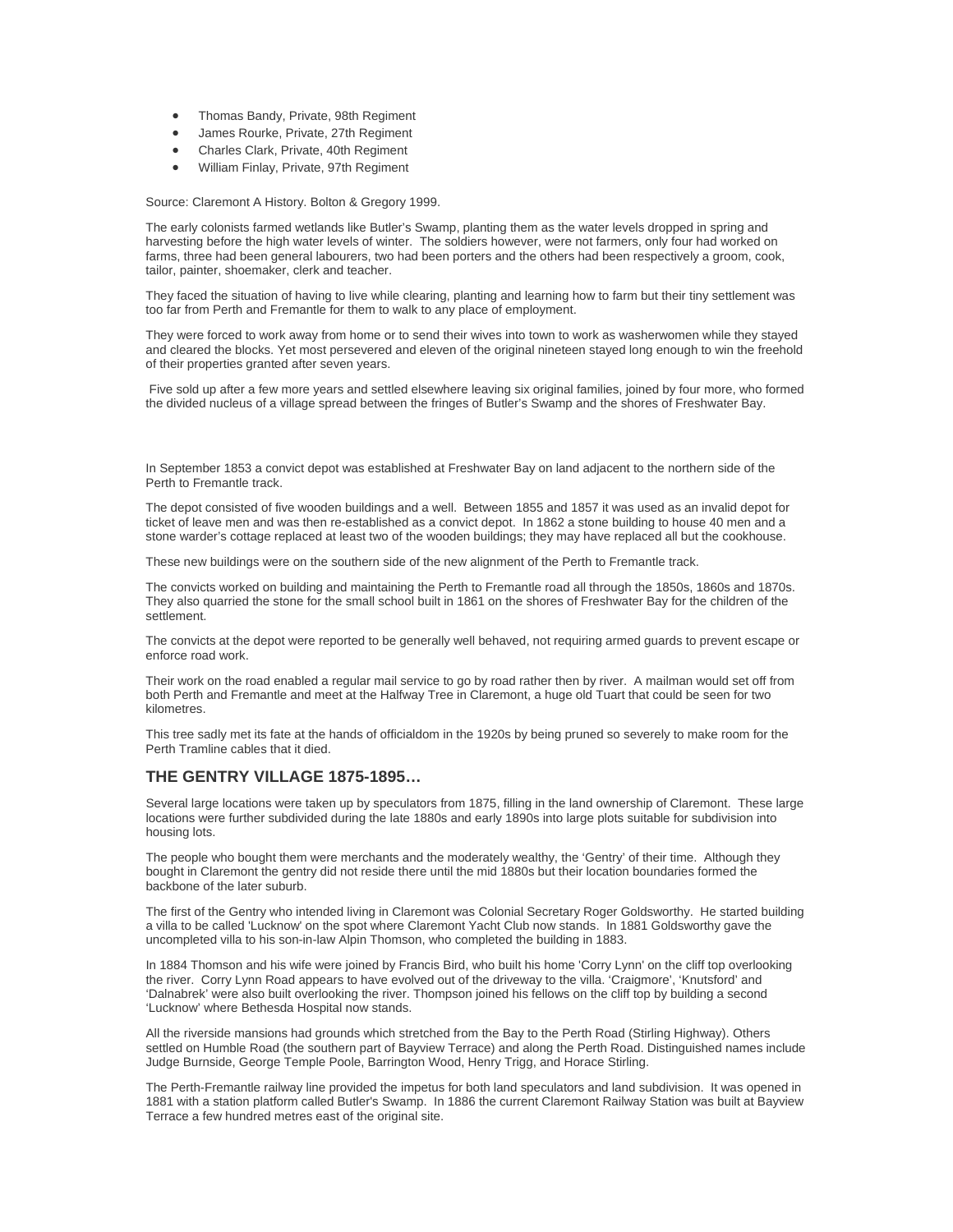By 1895 there were 64 homes and businesses within Claremont and it also boasted a church; Christ Church built in 1892. Occupation centred on southeast Claremont: Humble Road, Pensioner Terrace (Victoria Ave) Thomson & Goldsworthy Roads and Bernard Street, Lake Claremont: Shenton & Davis roads and along the Perth Road.

The first housing subdivisions created Queen and Pennell Streets, Lapsley and Elliot Roads and possibly Evelyn Road; some people may have been living on these streets prior to 1896. All the prominent surviving buildings from this time are of stone and stone and wood appear to have been the dominant building materials.

#### **BIRTH OF A SUBURB 1896-1902…**

During this period the number of Claremont households and businesses rose from 76 in 1896 to 469 in 1902 and at the 1901 census there were 2,014 people living in 428 buildings. Almost half were living in timber homes of 3-6 rooms with the rest of the population divided fairly evenly between brick and stone buildings.

However just over one hundred people were living in galvanised iron buildings and a surprising 46 in structures of hessian, calico or canvas.

The subdivision pattern, which characterises much of Claremont, was established during this period and anomalies like sudden change in road width of Saunders, Bellevue, Garden and Fern streets and the dog legs in Albert, Grange, Deakin and Otway Streets resulted from the subdivision of neighbouring plots by different developers working to their own plans.

The most popular new housing style was the Federation, whether the house was of wood or brick and this style is still dominant within the built environment today.

Post Office directories show that most of the population clustered south of Stirling Highway and east of Bayview Terrace, with people living on Stirling Highway, John, Bernard, Thomson, Queen and King streets and on Princess, Pennell, Chester, Goldsworthy, Dunbar, Evelyn, and Bay roads.

Claremont was declared a municipality in 1898 and Council Offices were built on the convict depot reserve which became a landscaped park containing a cricket oval for the Cottlesloe-Claremont Cricket Club formed in 1898. The former cricket oval is still discernable in the ring of massive trees circling it.

To the south they were also living on Goldsmith and Riley Roads, Victoria Avenue and on the cliff above the foreshore.

Victoria Avenue also contained a hotel, The Continental, built in 1899 and the area now boasted a hall for the congregational population built in 1895 on Stirling Highway. The provision of the Osborne Hotel and jetty in the southwestern part of the suburb was leading to the start of settlement in that area and the hotel also provided lighting and water to nearby residents and ran an aerated water operation.

To the north of Stirling Highway there were people living on Barnfield and Stirling Roads, Chatsworth Terrace, Smith, Brown and Loch Streets. There was another node visible in the west around Otway, Rob Roy and Australind Streets.

The settlement to the south and east of Butler's Swamp had expanded into Elliot and Lapsley Roads and there was a subdivision along Hay Street. The remaining Aboriginal population had a permanent camp at Butler's Swamp, a temporary camp near Richardson Avenue and another near Hammond Road (Bolton & Gregory 1999:75).

## **CONSOLIDATION 1903 - 1915…**

This is a period of vigorous growth in both the provision of housing and amenities. By 1904 half the houses in Claremont were connected to either the Osborne Water Works or to the government bore. In 1905 electricity was supplied to houses and Bayview Terrace had streetlights and in 1912 Claremont opened its own telephone exchange.

The Royal Agricultural Showgrounds opened in 1903 and nearby a reserve was set aside for football (Claremont Oval). During 1904 Claremont Yacht Club opened in the original 'Lucknow' which had been re-named 'Deepdene', a public library opened in part of the Municipal Offices and part of Claremont Park near the cricket oval and school became a bowling green, which still exists today.

Infrastructure also grew steadily with the provision of the St Aiden's Church in 1903, the Congregational church in 1906, fire station in 1915, the Drill Hall and Princess Hall in 1914, which was used as a picture theatre in winter when the open-air picture garden nearby was closed.

The Town had small businesses scattered throughout but with a concentration within the town centre zone and the adjacent Stirling Highway with 32 of these businesses in Bayview Terrace, including the first hotel on the Terrace and a Chinese laundry. The heritage listed buildings of Bayview Terrace are mainly from this time, with some earlier survivals.

Private schools also moved into the area with the Loreto Convent School taking over the Osborne Hotel in 1901, Scotch College taking over Barrett house in 1905, Methodist Ladies College moving onto Judge Burnside's property in 1907 and Claremont Ladies College (later St Hilda's) taking over Ferguson's 'Dalnabrek' in the grounds of Christ Church Grammar School, which itself opened in 1911 as a preparatory school for young boys.

Public Schools also expanded. Claremont Primary School was built earlier in 1893 but the school opened an Infants School in 1903 and a Household Management Centre in 1908, with the primary school designated as one of six 'central' schools expanding its role beyond that of primary school teaching. The Teacher Training College built in 1902 provided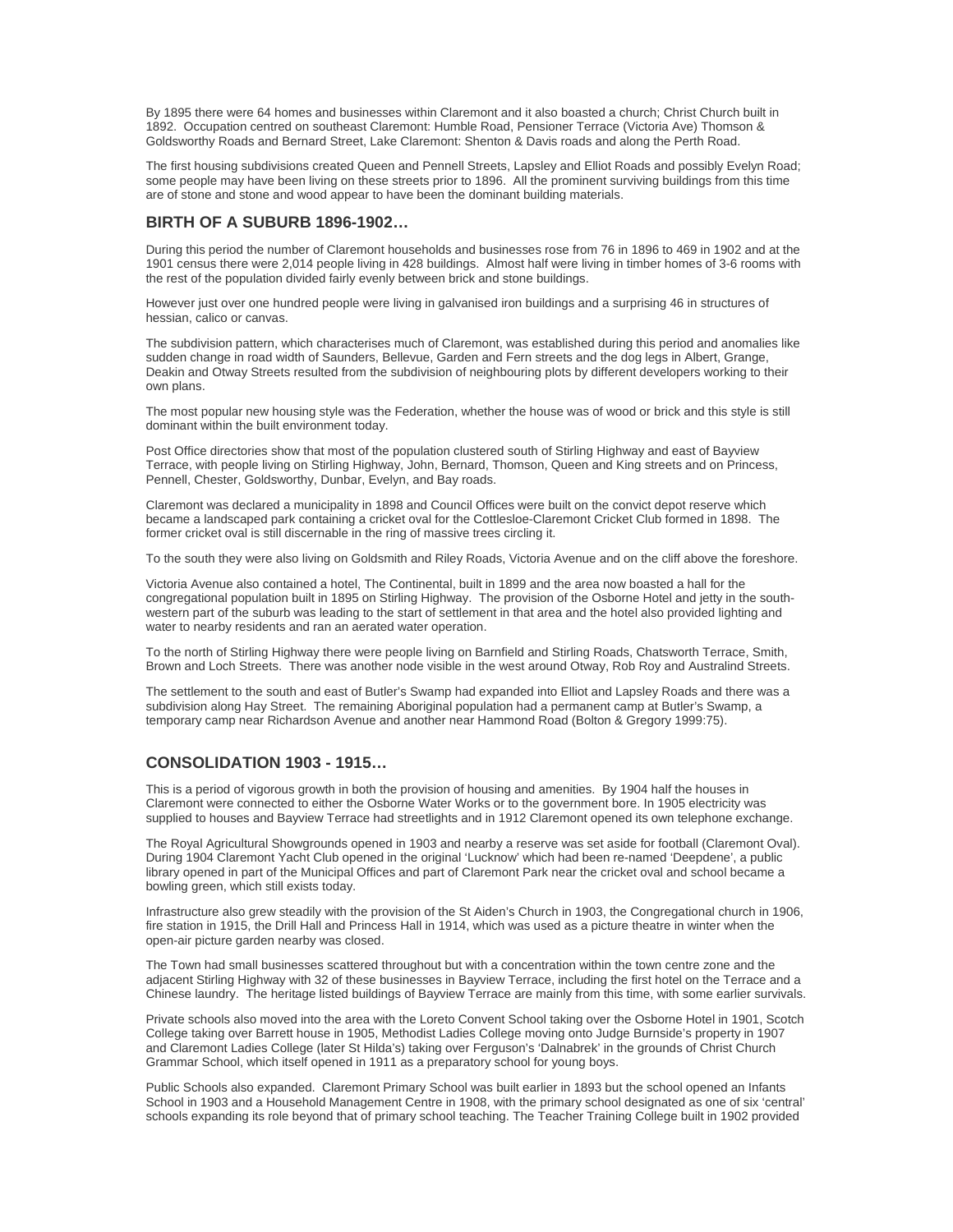a jetty and bathhouse for its trainee teachers to enjoy the Swan River and opened East Claremont Practising School and a one room 'rural school' in its grounds.

Swanbourne Primary School also opened in 1905 to service the children of the rapidly growing area north of the railway line.

Population and housing grew steadily with 701 households or businesses in 1905, 872 in 1910 and 1,240 in 1915. Surviving buildings from this time point to pockets of growth in Agett, Caxton, and Goldsworthy Roads, Queen Street, Albert Street and Barnfield Road, Reserve and Mary Streets, Fraser and Wood Streets and Bindaring Parade, Loch St and Davies Road. However the largest area of surviving houses from this period is the area bounded by Mary, Gugeri, Melville and Loch Streets and Stirling Highway.

The Federation style was still the most dominant style but most of this new flush of development was in brick giving many Claremont streets their characteric look.

However not all residents lived in a cosy Federation style house. One resident, Mr Street chose to live in a humpy in Alex Prior Park, many of the pensioner guard cottages and early stone houses of previous eras still survived and about twenty Nyungar people were permanently camped at Butler's Swamp, until the camp was shifted in 1912 by Claremont Council.

## **INTERWAR 1921 - 1939…**

The First World War was a period of virtually no growth in Claremont and the Town took a long time to recover from the losses of young men in the trenches.

 There are three war memorials within the Town. The well known Claremont War memorial, at the corner of Stirling Highway and Bay View Terrace, which is the focus of Anzac day, a small memorial within the grounds of the Teacher Training College and Anzac Cottage. Anzac Cottage was built over a weekend by the Ugly Men's Association and denoted to the town as a war memorial to house war widows, a function which continued until 1979.

Development in Claremont started to recover after 1921 with a significant push for development in the 1930s, which has left the town with a legacy of Inter war housing, mainly in either the Californian Bungalow style concentrated in:

In the area from Corry Lynn Road to the Claremont border; and Parry, Grange Kingsmill and Albert streets or timber late Federation Bungalow style with two main nodes of this type of development in:

- the area to the west and north of the Showgrounds bounded by Lapsley, Davies and Albert Roads; and
- Southwest Swanbourne bounded by Mitford & Servetus Streets, Stirling Road and Claremont Crescent.

The Interwar period was also the time of the Art Deco building of which Claremont Municipal Offices and the former Highway Hotel (now a medical centre) are fine examples.

What most people recognise and appreciate as the distinct and charming character of Claremont was well and truly established by World War II.

But of course that is not the end of the story. Claremont's heritage has continued to evolve since the turn of the century and into the turn of another century. As time passes, more places will be recognised as being special and important to the community. And the Town of Claremont will continue "preserve our heritage for the enjoyment of the community" as clearly stated in the Town's Plan For The Future.

#### **HERITAGE PLACES - WHAT HAS COUNCIL DONE TO HELP TO CONSERVE HERITAGE PLACES IN CLAREMONT?**

- Established the Claremont Museum in 1975.
- Established the Town Centre Heritage Trail. Use the Trail Guide and follow the bronze plaques in the footpath to find the Princess Theatre, Kim's Cafe, the site of Charlie Wing Hei's Laundry and much more.
- Has been the driving force behind the retention and conservation of the Claremont Railway Station for over thirty years. Supports the Signal Cabin Volunteer group in their conservation and interpretation of the Claremont Station Signal Box.
- Commissioned the "Built Environment Survey" of heritage places in 1991. The Survey's objective was to identify buildings, sites, significant trees and streetscapes important to the environmental character of the Town of Claremont.
- Adopted the Built Environment Survey as the Council's Municipal Inventory (M.I.) of Heritage Places in 1992.
- Adopted the Built Environment Survey as a Schedule under its Town Planning Scheme in 1998. At the same time, amended the Town Planning Scheme to give Council the right to refuse the demolition of places on the 'Municipal Inventory'.
- Adopted a Plan For The Future in 2006 that committed the Council to "…preserve our heritage for the enjoyment of the community." and "…to manage growth and development that will enhance the Town's village atmosphere and respect its heritage and streetscape".
- Adopted a Heritage Management Plan in 2005.